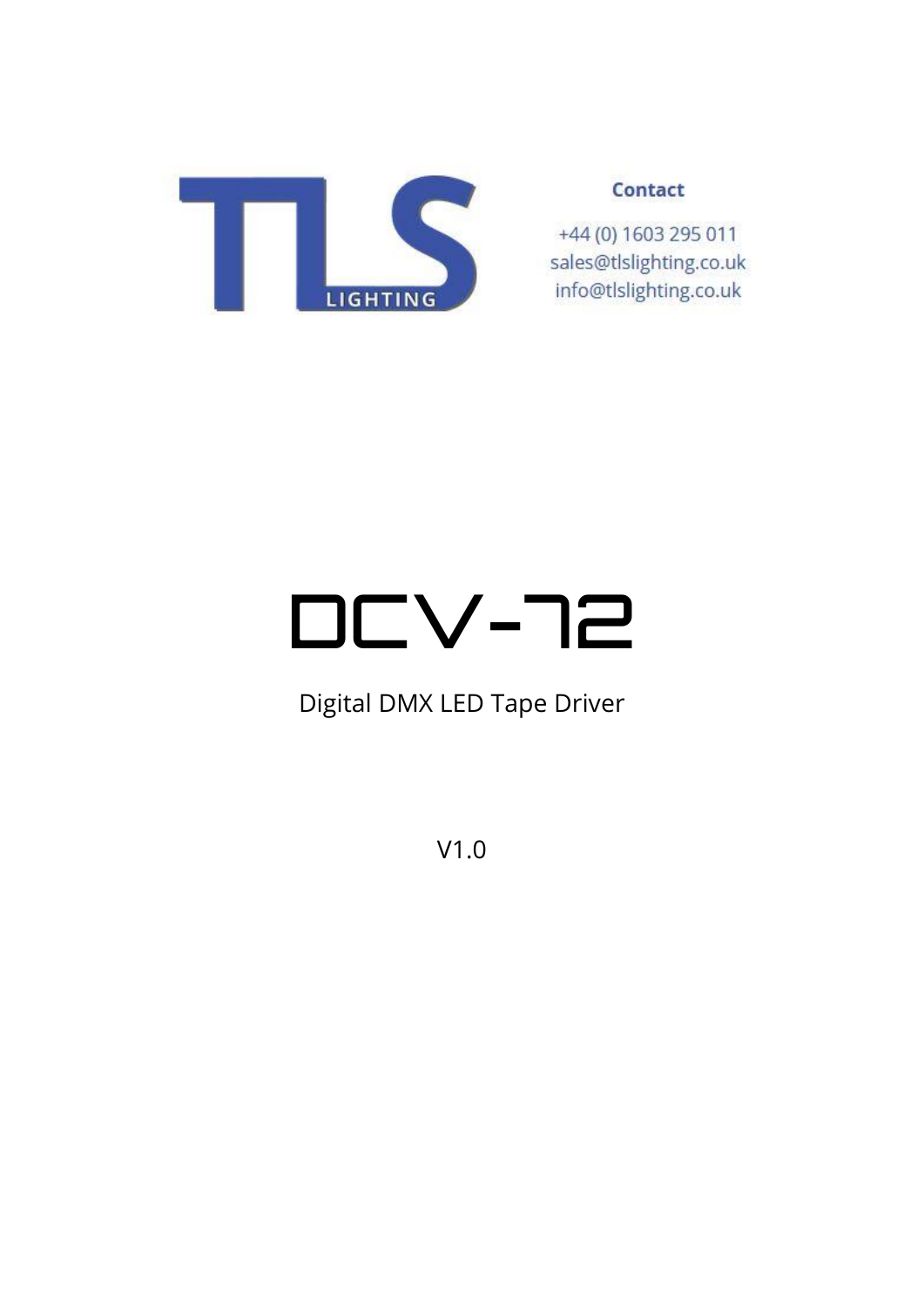

# Contents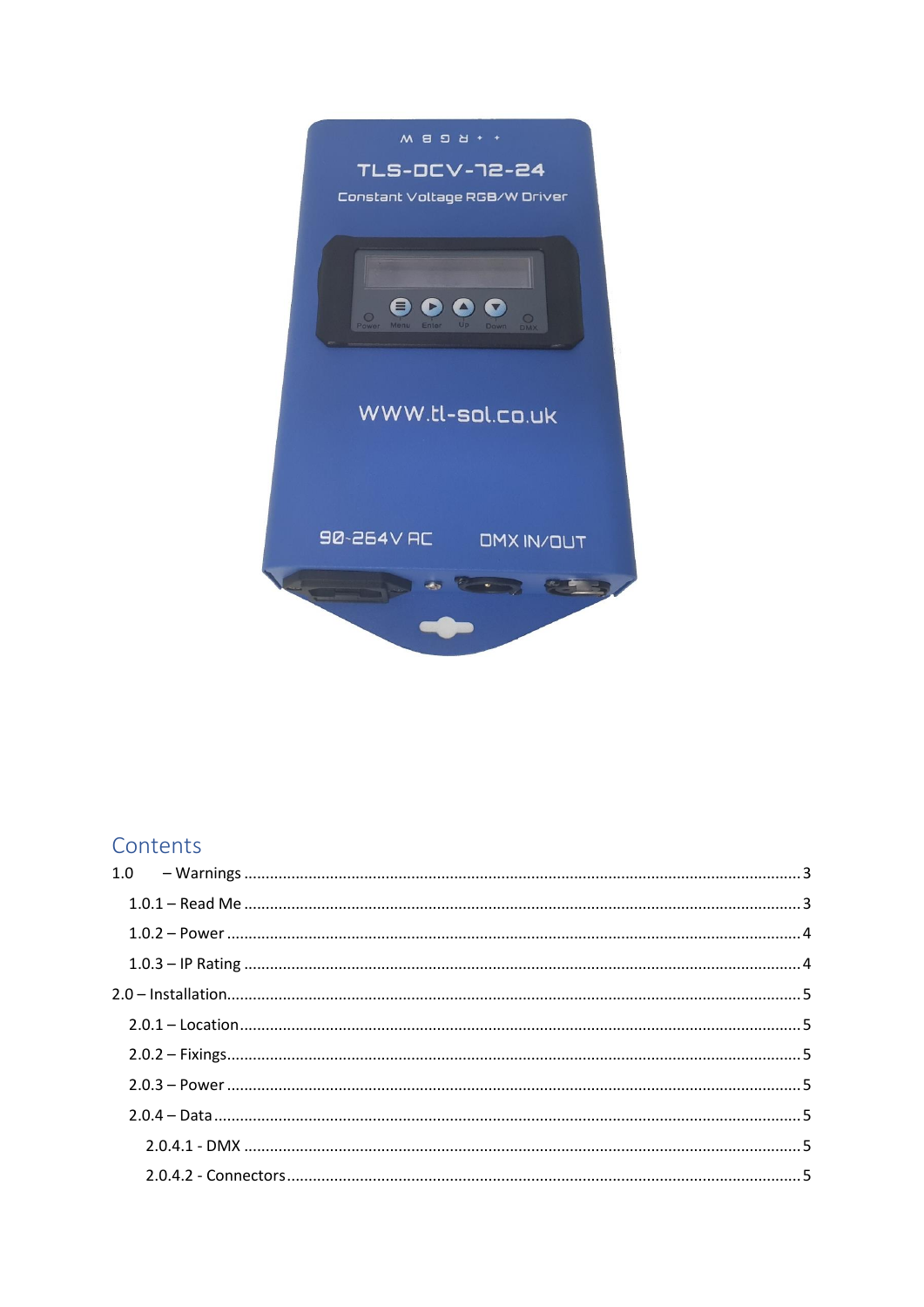# <span id="page-2-0"></span> $1.0 - Warnings$

## <span id="page-2-1"></span> $1.0.1 - Read$  Me

# WARNING FOR YOUR OWN SAFETY, PLEASE READ THIS USER MANUAL **CAREFULLY BEFORE YOUR INITIAL START-UP!**

- Before the initial start-up, please make sure that there is no damage caused during transportation.
- Should there be any damage, consult us immediately and do not use the equipment.
- To maintain the equipment in good working condition and to ensure safe operation, it is necessary for the user to follow the safety instructions and warning notes written in this manual.
- Please note that damages caused by user modifications to this equipment are not subject to warranty.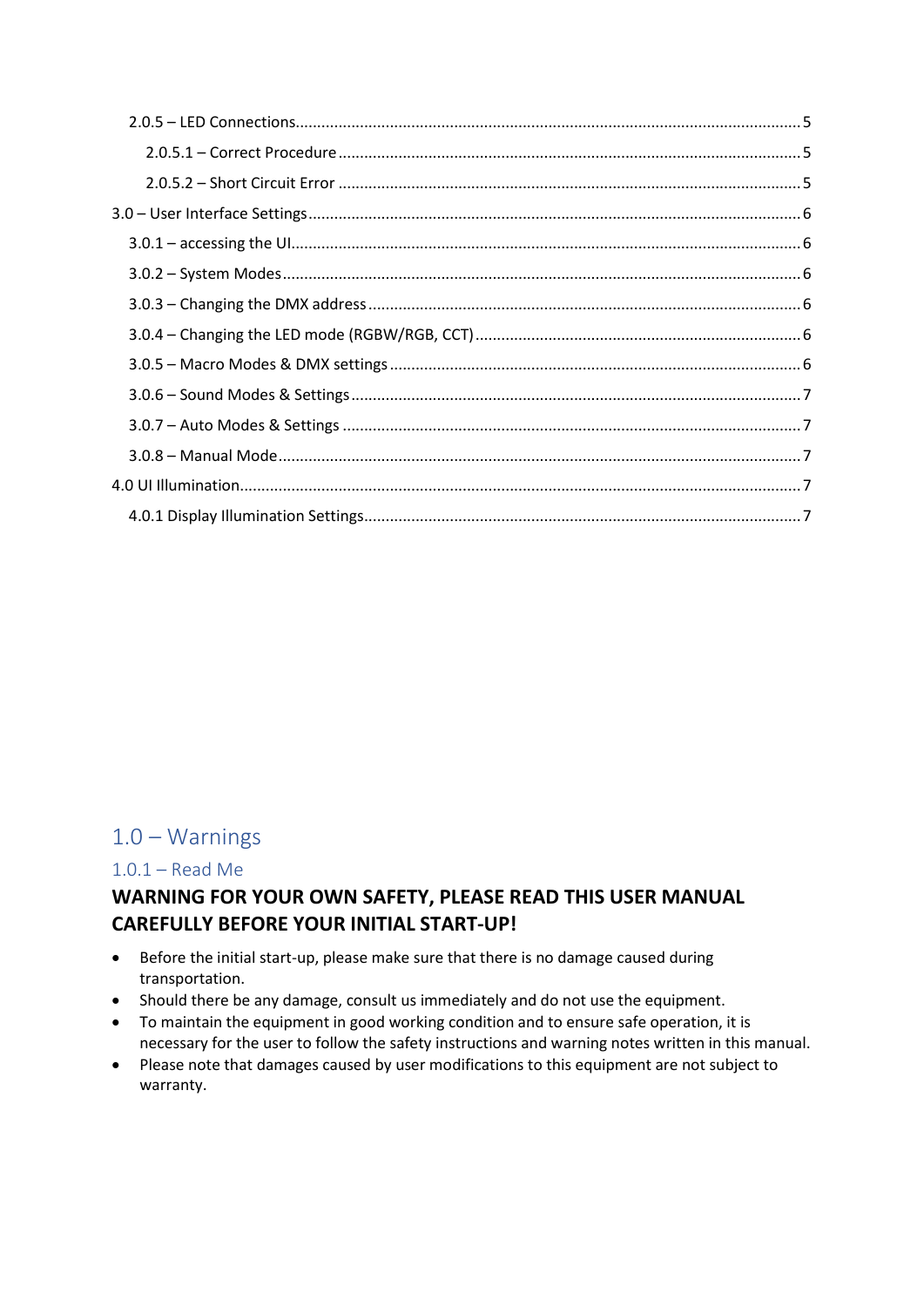

**CAUTION! KEEP THIS EQUIPMENT AWAY FROM RAIN, MOISTURE AND LIQUIDS** 



**CAUTION! TAKE CARE USING THIS EQUIPMENT! HIGH VOLTAGE-RISK** OF ELECTRIC SHOCK !!

- This product is designed to be installed by a competent, qualified installation technician into commercial environments.
- Never let the power cable come into contact with other cables. Handle the power cable and all mains voltage connections with particular caution!
- Never remove warning or informative labels from the unit.
- Do not open the equipment and do not modify the unit.
- Do not connect this equipment to a dimmed power supply.
- Do not switch the equipment on and off in short intervals, as this will reduce the system's life.
- Only use the equipment indoors.
- Do not expose to flammable sources, liquids or gases.
- Always disconnect the power from the mains when equipment is not in use or before cleaning! Only handle the power-cable by the plug. Never pull out the plug by pulling the power-cable.
- Make sure that the power cable is never crimped or damaged. Check the equipment and the power cable periodically.
- If the equipment is dropped or damaged, disconnect the mains power supply immediately and have a qualified engineer inspect the equipment before operating again.
- If the equipment has been exposed to drastic temperature fluctuation (e.g. after transportation), do not connect power or switch it on immediately. The arising condensation might damage the equipment. Leave the equipment switched off until it has reached room temperature.
- If your product fails to function correctly, stop use immediately. Pack the unit securely (preferably in the original packing material), and return it to TLSPixelite for service.
- Only use fuses of same type and rating.
- Repairs, servicing and power connection must only be carried out by a qualified technician.
- THIS UNIT CONTAINS NO USER SERVICEABLE PARTS.
- WARRANTY: One year from date of purchase.

#### OPERATING DETERMINATIONS

If this equipment is operated in any other way than that described in this manual, the product may suffer damage and the warranty become void. Incorrect operation may lead to hazards- shortcircuit, burns and electric shocks etc. Do not endanger your own safety or the safety of others! Incorrect installation or use can cause serious damage to people and/or property.

## <span id="page-3-0"></span>1.0.2 – Power

The DCV is designed with two common positive terminals, the 72W load should be spread across these terminals evenly to ensure the phoenix connector do not burn out.

# <span id="page-3-1"></span> $1.0.3 - IP$  Rating

The DCV is IP20 rated and must be used indoors and in a dry environment.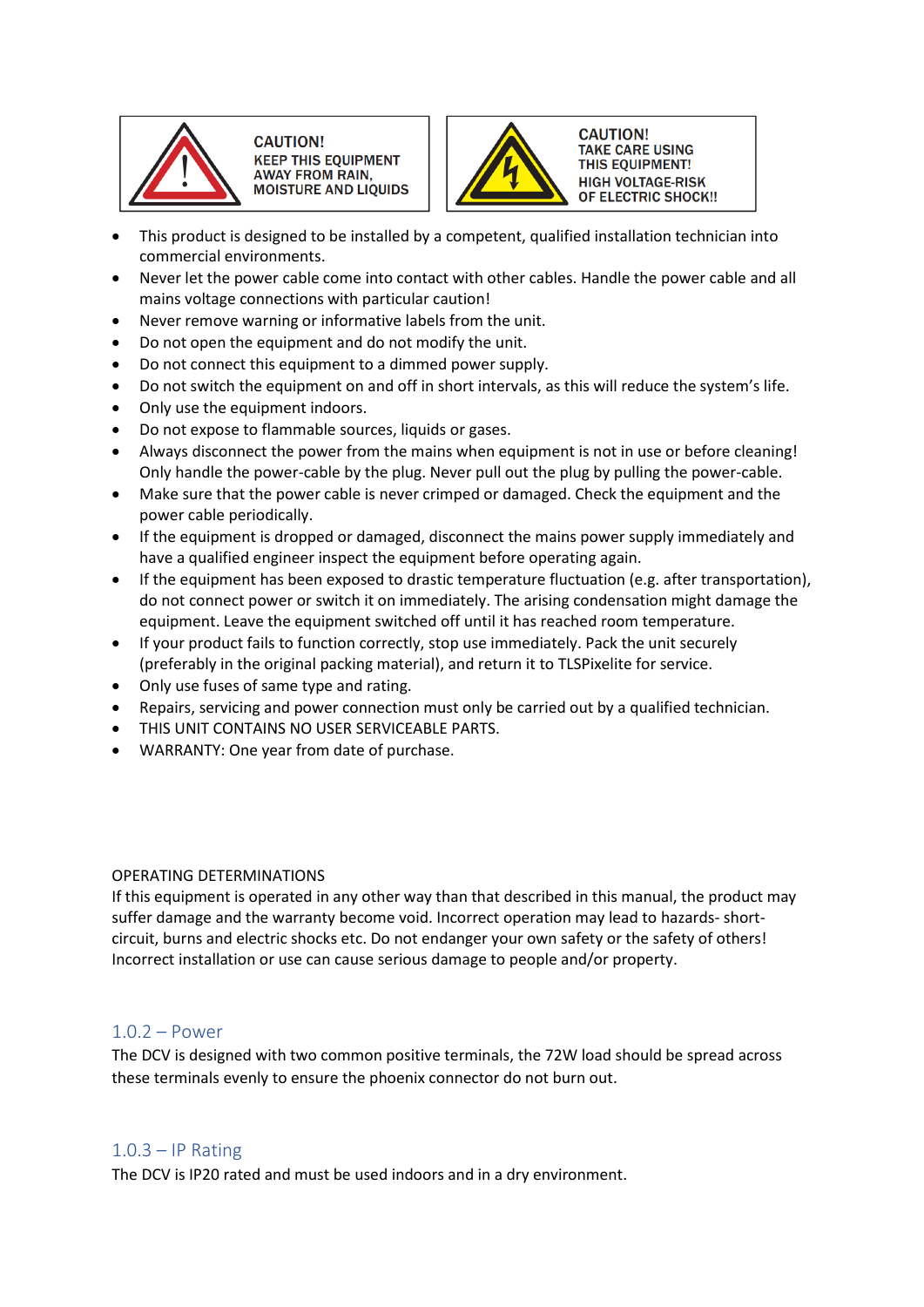# <span id="page-4-0"></span>2.0 – Installation

## <span id="page-4-1"></span> $2.0.1 -$ Location

Please ensure the DCV is installed in a cool dry place, operated by qualified people and always make sure cables are not taut once installed.

## <span id="page-4-2"></span> $2.0.2 - Fixings$

The DCV requires 2 securely mounted screws to mount it to a stable surface. We recommend using wall plugs for extra security. Items damaged by improper installation are not covered under the warranty.

## <span id="page-4-3"></span>2.0.3 – Power

The DCV requires a 240V AC connection with the IEC provided. Please ensure this is pushed in fully to avoid arcing. Please also ensure the power cable is not taut and has not been damaged during transit.

# <span id="page-4-4"></span>2.0.4 – Data

## <span id="page-4-5"></span>2.0.4.1 - DMX

When connecting the data to a DCV, it is recommended that you use professional DMX cable to avoid any signal issues. It is also recommended that the DMX chain is correctly terminated to avoid data issues such as signal reflection.

## <span id="page-4-6"></span>2.0.4.2 - Connectors

Please use the Phoenix terminals provided to connect the DMX. If the terminals are misplaced, please replace them with genuine Phoenix connectors. For more info call 01603 295 011.

# <span id="page-4-7"></span>2.0.5 – LED Connections

## <span id="page-4-8"></span>2.0.5.1 – Correct Procedure

When connecting Your LED tape to the DCV please ensure the LED tape matches the voltage of the DCV, the standard voltage for a DCV is 24V DC.

Please ensure you are connecting the correct terminals to the correct wires on the LED tape, wiring the tape incorrectly can damage both pieces of equipment.

The common positive load should be split across the two common terminals on the DCV72 to avoid damaging the connector. You can connect a maximum of 36W per common terminal.

## <span id="page-4-9"></span>2.0.5.2 – Short Circuit Error

The short circuit error tells the user if a fault develops. This can be either: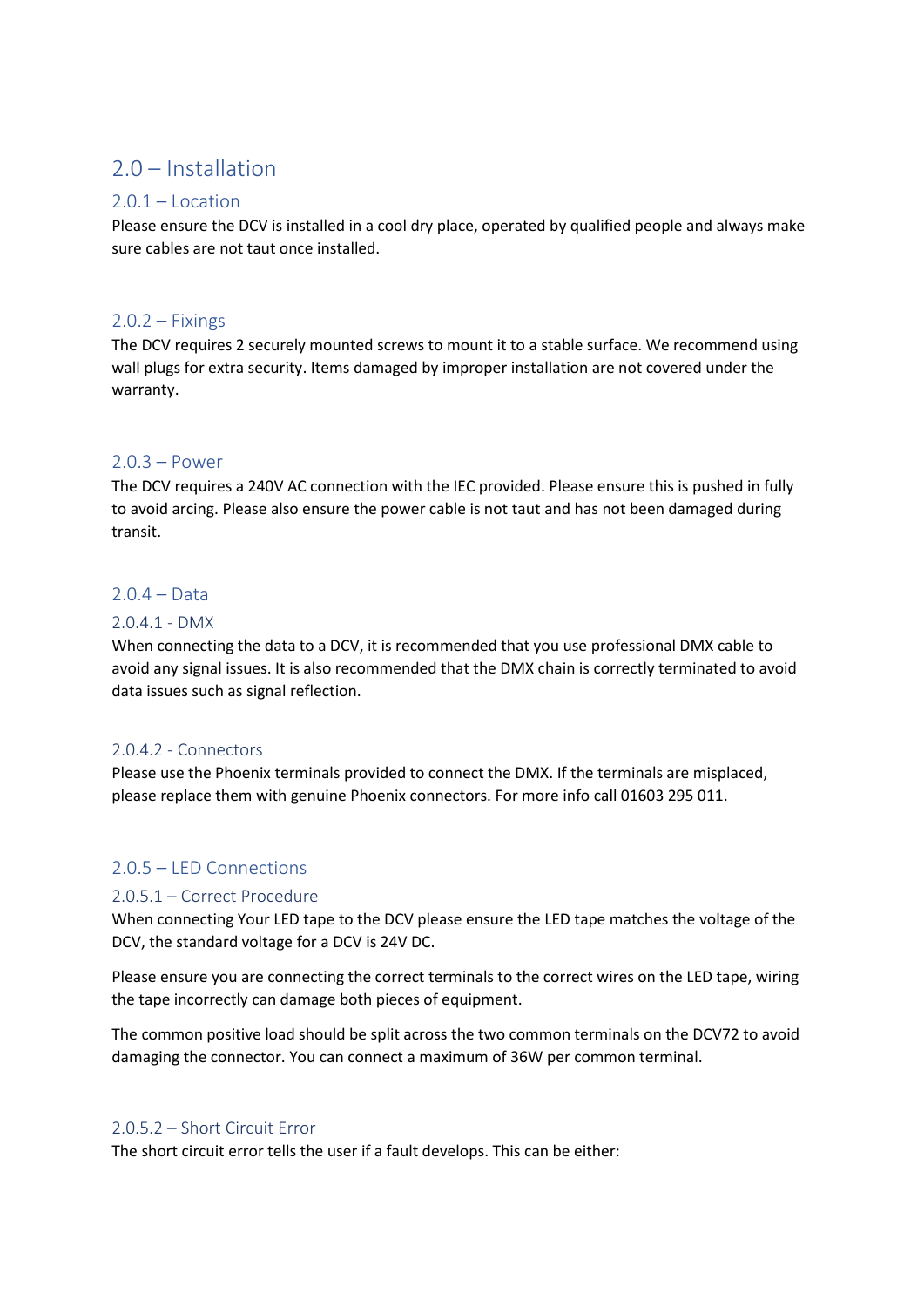- 1) Current overload. This is when a user has overloaded the DCV by connecting more than 300W of lighting. This may only occur at certain points when the fixture is pulling its maximum wattage.
- 2) Short Circuit. This can occur when the tape is wired incorrectly or if the tape is short circuiting because it's damaged or faulty. Another common cause of this is when the tails at one end of the tape are touching and creating a short circuit.

# <span id="page-5-0"></span>3.0 – User Interface Settings

# <span id="page-5-1"></span> $3.0.1 -$  accessing the UI

To access the UI, power the DCV, hold down the "menu" key and press "enter" when prompted whist maintaining a hold on the menu key.

This feature is on all DCV systems as a security feature to prevent accidental operator changes.

# <span id="page-5-2"></span>3.0.2 – System Modes

System mode enables different types of control and is set in the system mode menu which is accessed by pressing the menu button repeatedly to cycle settings.

- 1. DMX For DMX control.
- 2. Sound For sound auto control.
- 3. Auto For running stand alone.
- 4. Slave Master Slave mode.

# <span id="page-5-3"></span>3.0.3 – Changing the DMX address

Cycle menu until the display reads "System Mode" and press "enter"

Once you have accessed this screen and selected the DMX Mode from DMX or WDMX\* you can press "enter" until the screen scrolls along to give you the DMX Addressing settings.

\*WDMX (Wireless DMX) only available on select models.

# <span id="page-5-4"></span>3.0.4 – Changing the LED mode (RGBW/RGB, CCT)

Cycle menu until the display reads "System Mode" and press "enter"

Once you have accessed this screen the display will show a two-digit and a three-digit number, the first two-digit number shows the mode as follows:

- 1. RGB
- 2. RGBW
- 3. Dual White (1&3 and 2&4 Grouped)
- 4. All Outputs Operate (1 DMX Chanel)
- 5. Dim + RGBW
- 6. RGBW + Dim + Strobe
- 7. Macro Mode (Described Below) MACCH
- 8. Assign any DMX address to any channel

# <span id="page-5-5"></span>3.0.5 – Macro Modes & DMX settings

For LED Mode [07] (listed above)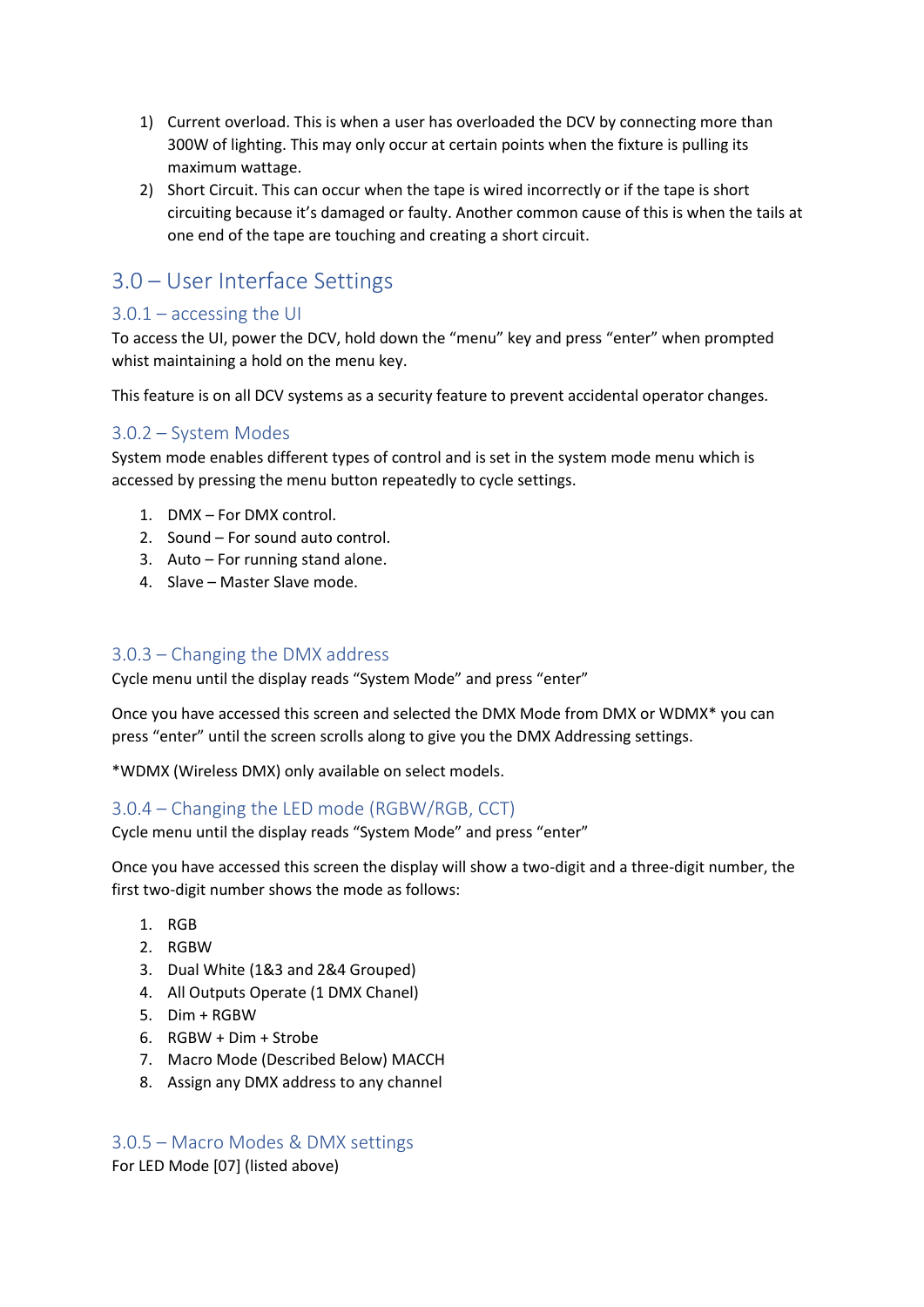- 1. (DMX 000-025) RGB Fade + Speed + Dim
- 2. (DMX 026-051) RGB Step + Speed + Dim
- 3. (DMX 052-077) RGBW Fade + Speed + Dim
- 4. (DMX 078-103) RGBW Step + Speed + Dim
- 5. (DMX 104-129) RGB Audio Step + Dim + Sensitivity
- 6. (DMX 130-152) RGBW Audio Step + Dim + Sensitivity
- 7. (DMX 153-178) Red Strobe + Speed + Dim
- 8. (DMX 179-203) Green Strobe + Speed + Dim
- 9. (DMX 204-229) Blue Strobe + Speed + Dim
- 10. (DMX 230-255) White Strobe + Speed + Dim

## <span id="page-6-0"></span>3.0.6 – Sound Modes & Settings

For standalone Sound control

- 1. RGB Step Dim & sensitivity (controlled in UI)
- 2. RGBW Step with dim and sensitivity (controlled in UI)

## <span id="page-6-1"></span>3.0.7 – Auto Modes & Settings

For standalone auto control.

- 1. RGB fade with Dim + Speed control (controlled in UI)
- 2. RGB Step with Dim + Speed control (controlled in UI)
- 3. RGBW fade with Dim + Speed control (controlled in UI)
- 4. RGBW Step with Dim + Speed control (controlled in UI)

## <span id="page-6-2"></span>3.0.8 – Manual Mode

For manual output control.

- 1. Dim Output 1 (controlled in UI)
- 2. Dim Output 2 (controlled in UI)
- 3. Dim Output 3 (controlled in UI)
- 4. Dim Output 4 (controlled in UI)

# <span id="page-6-3"></span>4.0 UI Illumination

## <span id="page-6-4"></span>4.0.1 Display Illumination Settings

- 1. Go to System Settings in the menu and scroll to backlight.
- 2. Options are between 10 30 Seconds display light or Open which refers to on all the time.